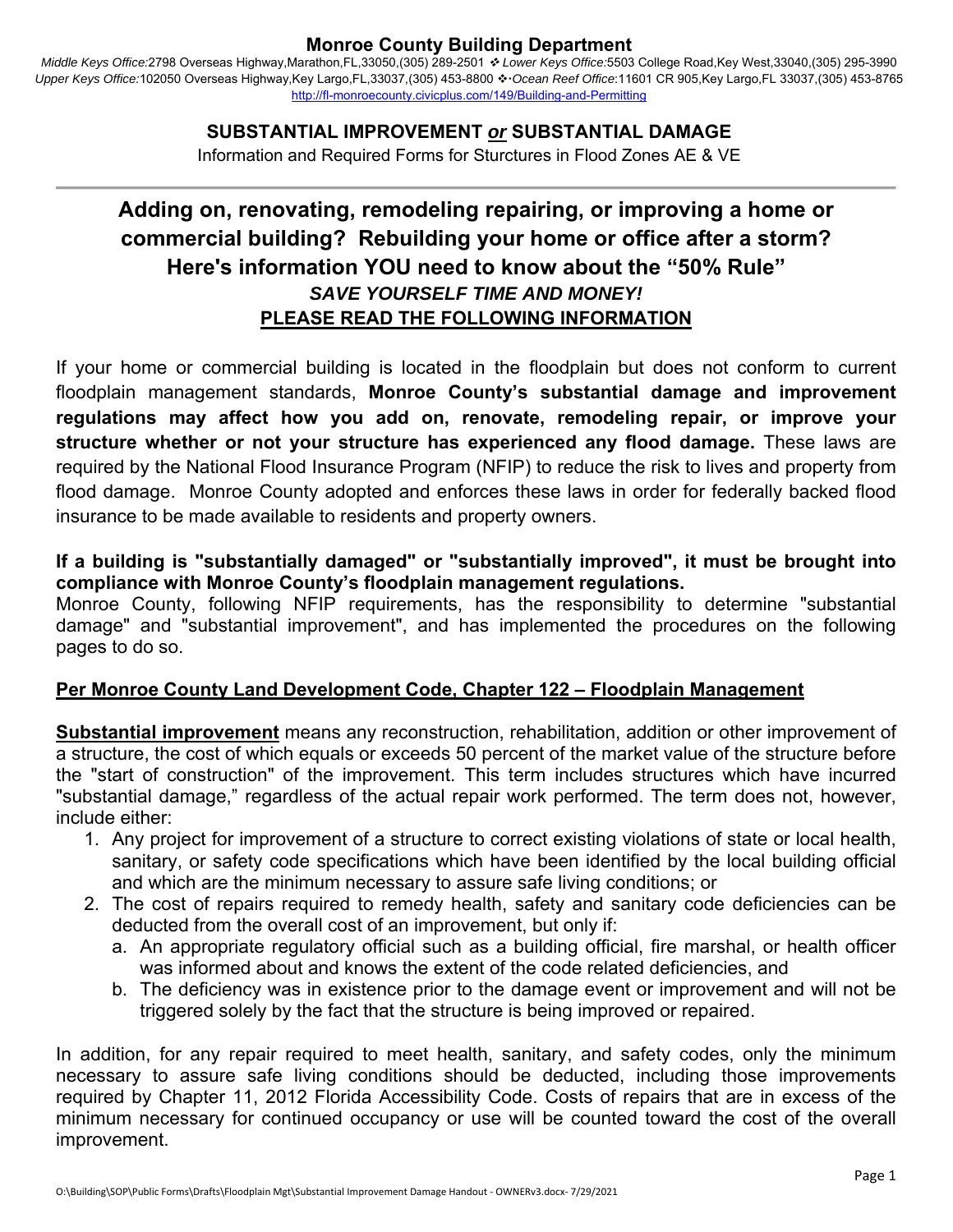*Middle Keys Office:*2798 Overseas Highway,Marathon,FL,33050,(305) 289-2501  *Lower Keys Office:*5503 College Road,Key West,33040,(305) 295-3990 Upper Keys Office:102050 Overseas Highway,Key Largo,FL,33037,(305) 453-8800 \* Ocean Reef Office:11601 CR 905,Key Largo,FL 33037,(305) 453-8765 http://fl-monroecounty.civicplus.com/149/Building-and-Permitting

#### **SUBSTANTIAL IMPROVEMENT** *or* **SUBSTANTIAL DAMAGE**

Information and Required Forms for Sturctures in Flood Zones AE & VE

**Substantial damage** means damage of any origin sustained by a structure whereby the cost of restoring the structure to its before damaged condition would equal or exceed 50 percent of the market value of the structure before the damage occurred. All structures that are determined to be substantially damaged are automatically considered to be substantial improvements, regardless of the actual repair work performed. If the cost necessary to fully repair the structure to its before damage condition is equal to or greater than 50 percent of the structure's market value before damages, then the structure must be elevated (or flood proofed if it is non-residential) to or above the base flood elevation (BFE), and meet other applicable NFIP requirements. Items that may be excluded from the cost to repair include plans, specifications, survey costs, permit fees, and other items which are separate from the repair. Items that may also be excluded include demolition or emergency repairs (costs to temporarily stabilize a building so that it's safe to enter to evaluate and identify required repairs) and improvements to items outside the building, such as the driveway, septic systems, wells, fencing, landscaping and detached structures.

#### **IF YOUR BUILDING'S IMPROVEMENT OR DAMAGE IS "SUBSTANTIAL"**

If a building is "substantially damaged" or "substantially improved", it must be brought into compliance with Monroe County's floodplain management regulations.

Monroe County, following NFIP requirements, has the responsibility to determine "substantial damage" and "substantial improvement", and has implemented the procedures on the following pages to do so. Monroe County uses the assessed total building value of your structure (excluding the value of land or 'miscellaneous' improvements) recorded by the Monroe County Property Appraiser's Office plus 20% **prior to damage or property improvement**.

**If you disagree with the Property Appraiser's valuation of the structure, you may engage a property appraiser licensed by the State of Florida to submit an independent property appraisal for the total market value of the structure.** The Building Official will review the independent property appraisal and if approved, the depreciated building value may be used as the structure's market value in lieu of the Monroe County Property Appraiser's adjusted market value.

**You must submit obtain and submit a detailed and complete cost estimate for the proposed alteration to your structure or for repair of all the damages sustained by your home, prepared and signed by a licensed contractor. The contractor must sign an affidavit indicating that the cost estimate submitted includes all damages or all improvements to your building, not just structural.** The signed affidavit and detailed cost breakdown for the proposed project must be submitted with your building permit application.

**If the owner is acting as his or her own contractor, the owner is responsible for submitting the cost estimate**, and providing documentation, including subcontractor bids, to document the cost estimate. An owner affidavit will be required for all projects and must include all open permits and other proposed improvements to the structure, even if the work is being performed by a licensed contractor.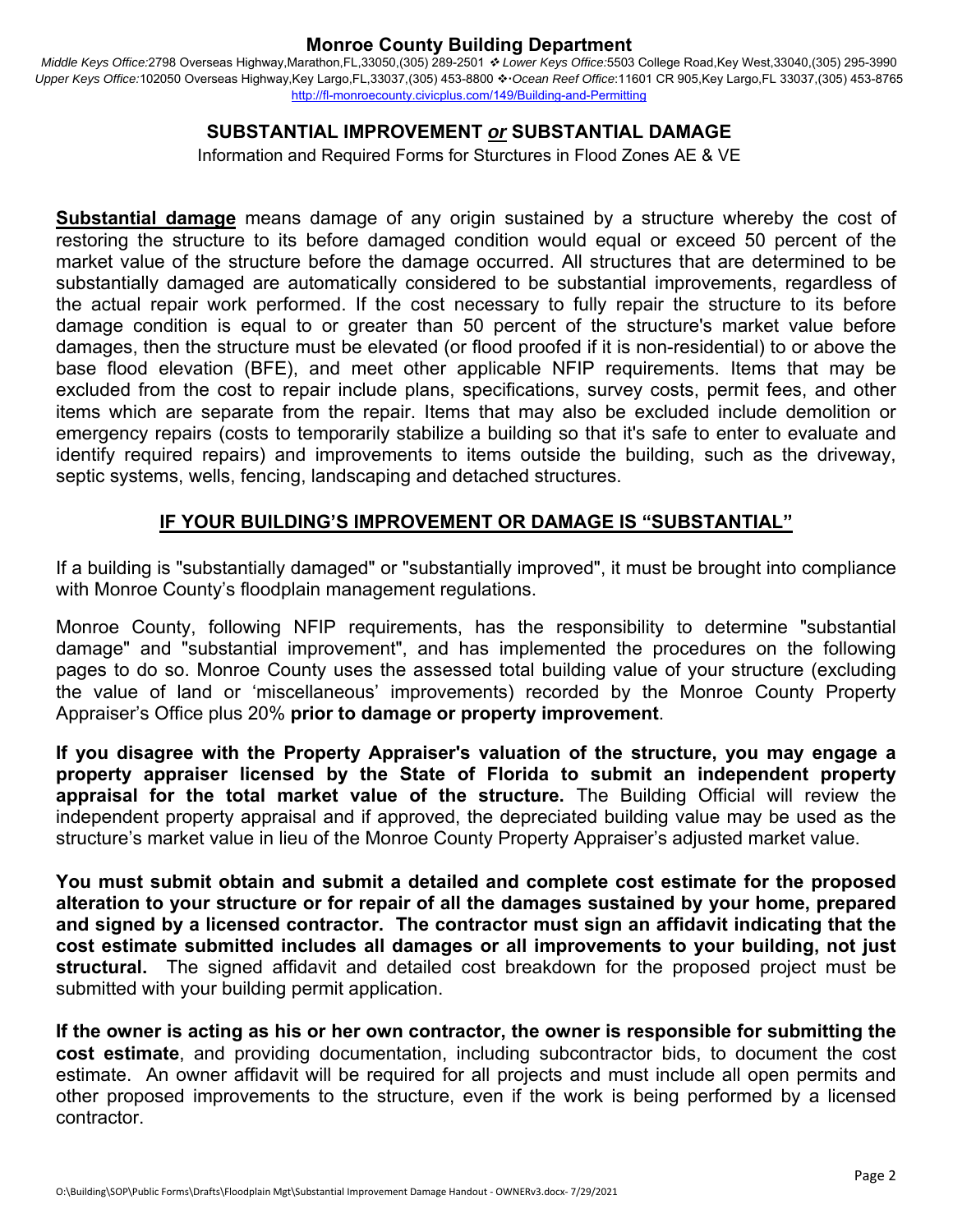*Middle Keys Office:*2798 Overseas Highway,Marathon,FL,33050,(305) 289-2501  *Lower Keys Office:*5503 College Road,Key West,33040,(305) 295-3990 Upper Keys Office:102050 Overseas Highway,Key Largo,FL,33037,(305) 453-8800 \* Ocean Reef Office:11601 CR 905,Key Largo,FL 33037,(305) 453-8765 http://fl-monroecounty.civicplus.com/149/Building-and-Permitting

# **SUBSTANTIAL IMPROVEMENT** *or* **SUBSTANTIAL DAMAGE**

Information and Required Forms for Sturctures in Flood Zones AE & VE

**A single improvement that is broken down into parts may still be subject to the 50% Rule**. The following will be the guidance for determining if a permit or multiple permits constitute a substantial improvement or substantial damage:

- a. **Incomplete work.** Permits will not be issued for work that clearly will not result in a building that can be occupied without additional work.
- b. **Multiple permits.** The value of all work is combined for the 50% Rule determination, regardless of the number of permits issued.
- c. **Consecutive permits.** If an application for a second permit is submitted within a short period of time after the first permit is issued, the *Building Official* will examine whether the work covered by the second request is related to improvements to the building. If so, then the work must be evaluated in conjunction with the first permit to determine whether the combination constitutes substantial improvement. Therefore, the determination of the cost of the improvement should consider all costs the work before issuance of the first permit.
- d. **Modification of issued permits.** A request to modify an existing permit to add work could retroactively trigger substantial improvement or substantial damage. The Building Official will verify that any proposed repair work includes all of the anticipated work, including improvements to the building.
- e. **Unpermitted work.** If unauthorized work on a building in the SFHA is discovered, the enforcement action will be taken by Monroe Count which will include making an substantial improvement and substantial damage determination. The costs must include all of the work that has been performed, plus all of the remaining work necessary to complete the project.

Monroe County will evaluate the cost of improvements or repairs and determine if they are fair and reasonable. For damage repairs, pre-storm prices and rates will be utilized. The cost of improvements or repairs does not include items not considered a permanent part of the structure. (i.e., plans, surveys, permits, sidewalks, pools, screens, sheds, gazebos, fences, etc. See attached itemized list of costs to exclude and include)

**If your home is determined to be "substantially damaged" or is proposed to be "substantially improved"**, then an elevation certificate must be submitted to the Building Department to determine the structure's elevation and compliance with current floodplain regulations. Only structures not currently compliant with Monroe County's floodplain regulations will be affected by the 50% rule; if the lowest floor is below BFE, the finished floor of the building must be elevated to, or above BFE.\* Likewise, all electrical and mechanical equipment (electric meter, duct work, A/C, etc.), bathrooms, and laundry rooms must be elevated to, or above, base flood elevation. Only parking, building access and limited, incidental storage is allowed below BFE**. Non-residential** buildings located in an AE flood zone designation may be "floodproofed" instead of being elevated.\*\*

> \* A lateral addition in an A Zone may not require the elevation of the existing structure. \*\*Floodproofing in A zones is also to DFE.

#### **Building plans must be prepared and certified by a registered professional engineer or architect to show how the building is to be elevated or floodproofed**.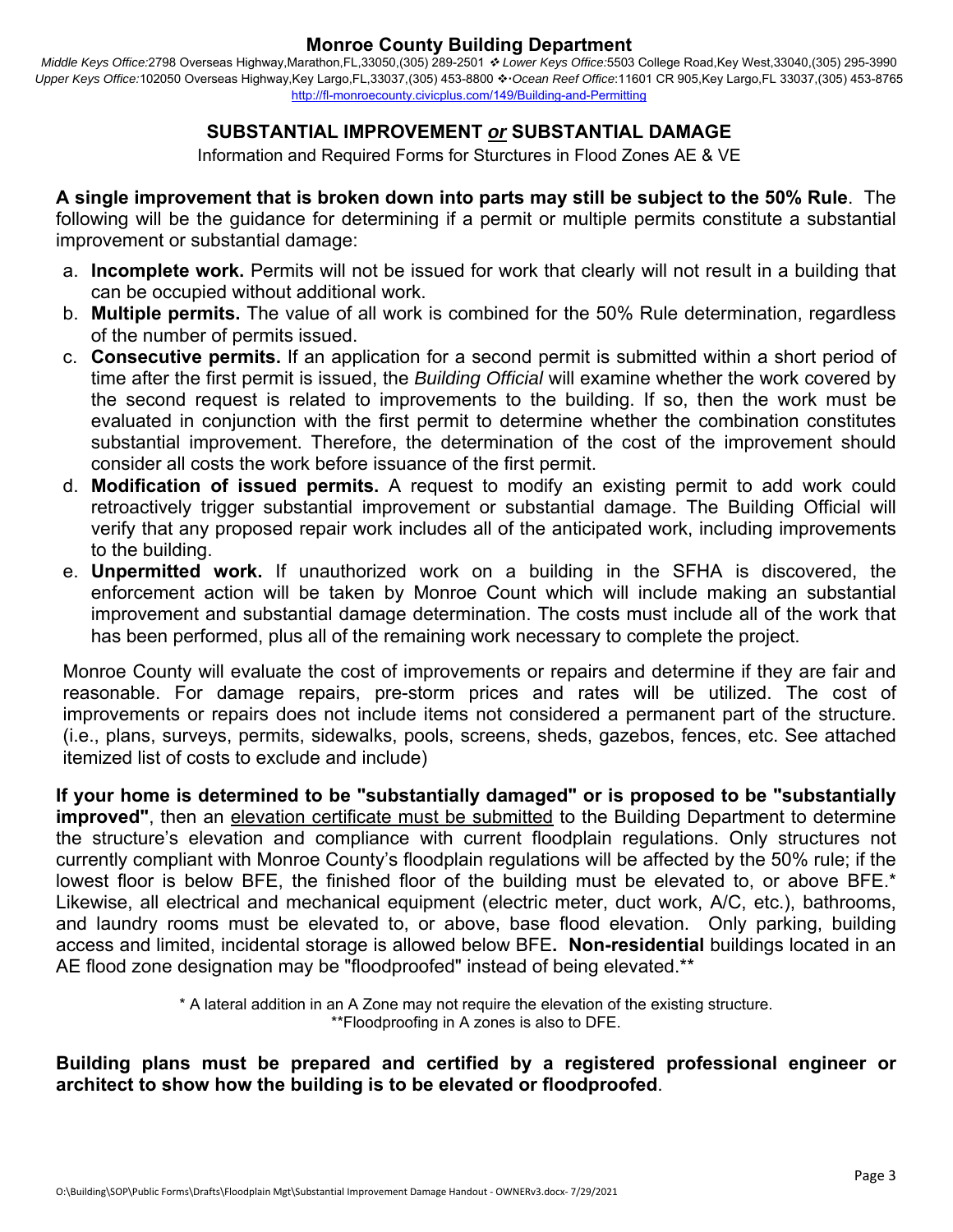*Middle Keys Office:*2798 Overseas Highway,Marathon,FL,33050,(305) 289-2501  *Lower Keys Office:*5503 College Road,Key West,33040,(305) 295-3990 Upper Keys Office:102050 Overseas Highway,Key Largo,FL,33037,(305) 453-8800 � Ocean Reef Office:11601 CR 905,Key Largo,FL 33037,(305) 453-8765 http://fl-monroecounty.civicplus.com/149/Building-and-Permitting

# **SUBSTANTIAL IMPROVEMENT** *or* **SUBSTANTIAL DAMAGE**

Information and Required Forms for Sturctures in Flood Zones AE & VE

# **ITEMS REQUIRED TO EVALUATE YOUR APPLICATION**

# **APPLICANT MUST SUBMIT ALL OF THE FOLLOWING. Please check off each item**:

 $\Box$  A current Elevation Certificate to verify that the entire structure meets the current floodplain regulations

# *OR*

This checklist:

 $\Box$  Substantial Improvement or Damage Application (included in this package).

 $\Box$  Property Owner's Substantial Damage or Substantial Improvement Affidavit signed,

notarized and dated (included in this package).

 Contractor's Substantial Damage or Substantial Improvement Affidavit signed, notarized

and dated (included in this package).

| □ Cost Breakdown Substantial Improvement/Damage Project Value Worksheet. Include |  |
|----------------------------------------------------------------------------------|--|
| contractor's project bids and itemized cost lists).                              |  |

| $\Box$ Copy of construction contract. If the owner is the contractor, submit all subcontractor |  |  |  |  |
|------------------------------------------------------------------------------------------------|--|--|--|--|
| bids to document the cost estimate.                                                            |  |  |  |  |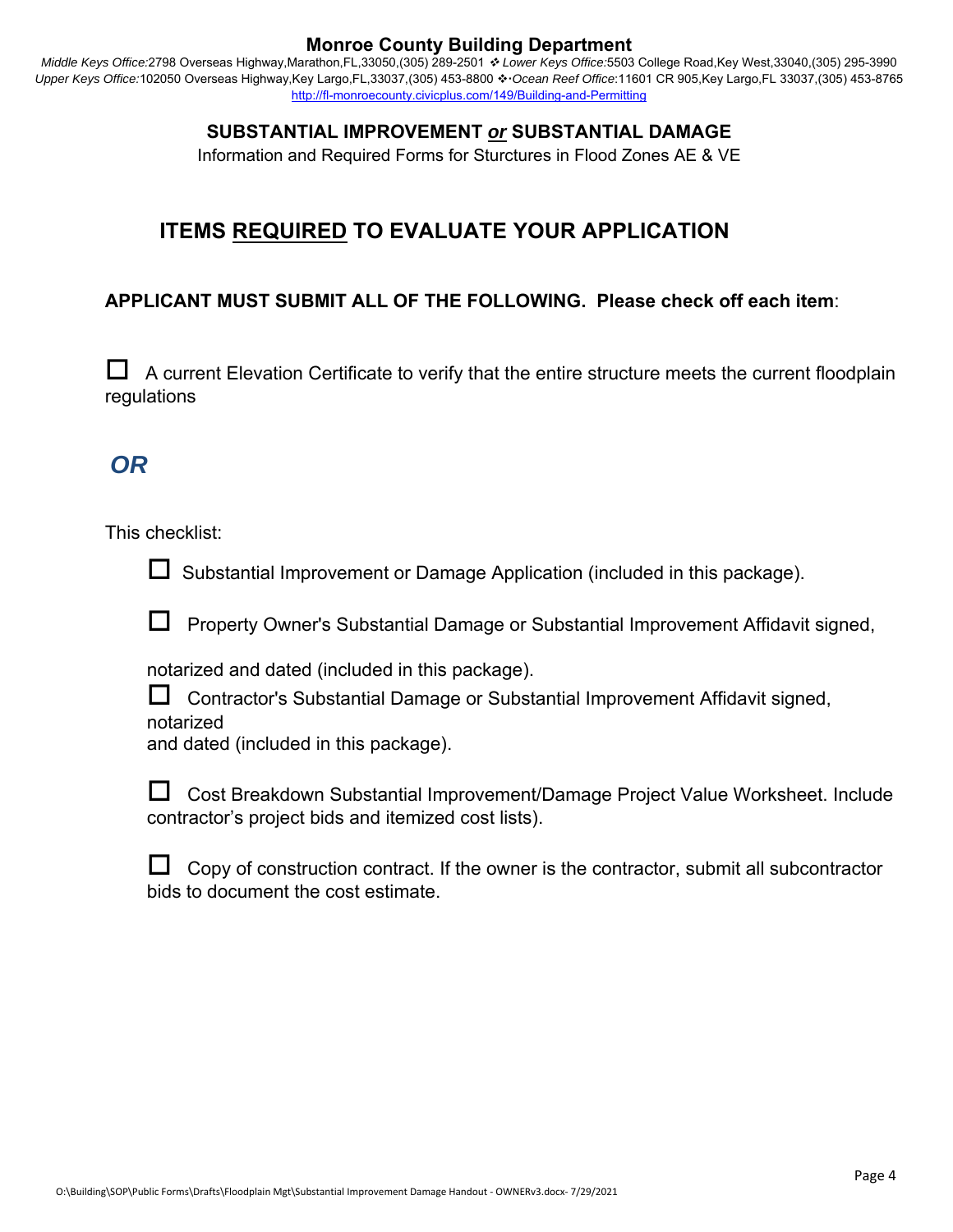*Middle Keys Office:*2798 Overseas Highway,Marathon,FL,33050,(305) 289-2501  *Lower Keys Office:*5503 College Road,Key West,33040,(305) 295-3990 Upper Keys Office:102050 Overseas Highway,Key Largo,FL,33037,(305) 453-8800 � Ocean Reef Office:11601 CR 905,Key Largo,FL 33037,(305) 453-8765 http://fl-monroecounty.civicplus.com/149/Building-and-Permitting

# **SUBSTANTIAL IMPROVEMENT** *or* **SUBSTANTIAL DAMAGE**

Information and Required Forms for Sturctures in Flood Zones AE & VE

# **ITEMS TO BE**  *INCLUDED* **IN PROJECT COST ESTIMATE**

#### **IMPORTANT NOTE ON DONATED MATERIALS AND VOLUNTEER LABOR**

In accordance with federal and state regulations, you must include the value of any donated materials and volunteer labor in your cost estimate. The current market value of all donations and the current average hourly rate for volunteering does apply towards the "50% Rule" discussed in this document. To determine the value of donated materials, please use the "pre-storm" normal retail cost for each item donated. For volunteer labor, determine the normal "pre -storm" hourly rate charged for the trade. For instance, ask your contractor what he would normally have charged per hour for framing if volunteers will be assisting you with framing, and then estimate the number of hours of volunteer work you will use during the project, and include the amount on your Cost Estimate form.

| <b>ALL STRUCTURAL ELEMENTS</b><br><b>INCLUDING:</b>                                                     | <b>ALL INTERIOR FINISH ELEMENTS,</b><br><b>INCLUDING:</b>                                                     |
|---------------------------------------------------------------------------------------------------------|---------------------------------------------------------------------------------------------------------------|
| Spread or continuous foundation footings                                                                | Tiling, linoleum, stone or carpet over sub-                                                                   |
| and pilings                                                                                             | flooring                                                                                                      |
| Monolithic or other types of concrete slabs                                                             | Bathroom tiling and fixtures                                                                                  |
| Bearing walls, tie beams and trusses                                                                    | Wall finishes (e.g., drywall, painting, stucco,<br>plaster, paneling, marble or other decorative<br>finishes) |
| Wood or reinforced concrete decking or<br>roofing                                                       | Kitchen, utility and bathroom cabinets                                                                        |
| Floors and ceilings                                                                                     | Built-in bookcases, cabinets and furniture                                                                    |
| Attached decks and porches                                                                              | Hardware                                                                                                      |
| Interior partition walls                                                                                |                                                                                                               |
| Exterior wall finishes (e.g., brick, stucco or<br>siding) including painting and decorative<br>moldings | ALL UTILITY AND SERVICE EQUIPMENT,<br><b>INCLUDING:</b>                                                       |
| Windows and doors                                                                                       | Repair or reconstruction of plumbing and<br>electrical services                                               |
| Re-shingling or re-tiling a roof                                                                        | <b>HVAC</b> equipment                                                                                         |
| Hardware                                                                                                | Light fixtures and ceiling fans                                                                               |
|                                                                                                         | Security systems                                                                                              |
| ALSO:                                                                                                   | Built-in kitchen appliances                                                                                   |
| Overhead and profit.                                                                                    | Central vacuum systems                                                                                        |
| Labor and other costs associated with<br>demolishing, removing or altering building<br>components       | Water filtration, conditioning or recirculation<br>systems                                                    |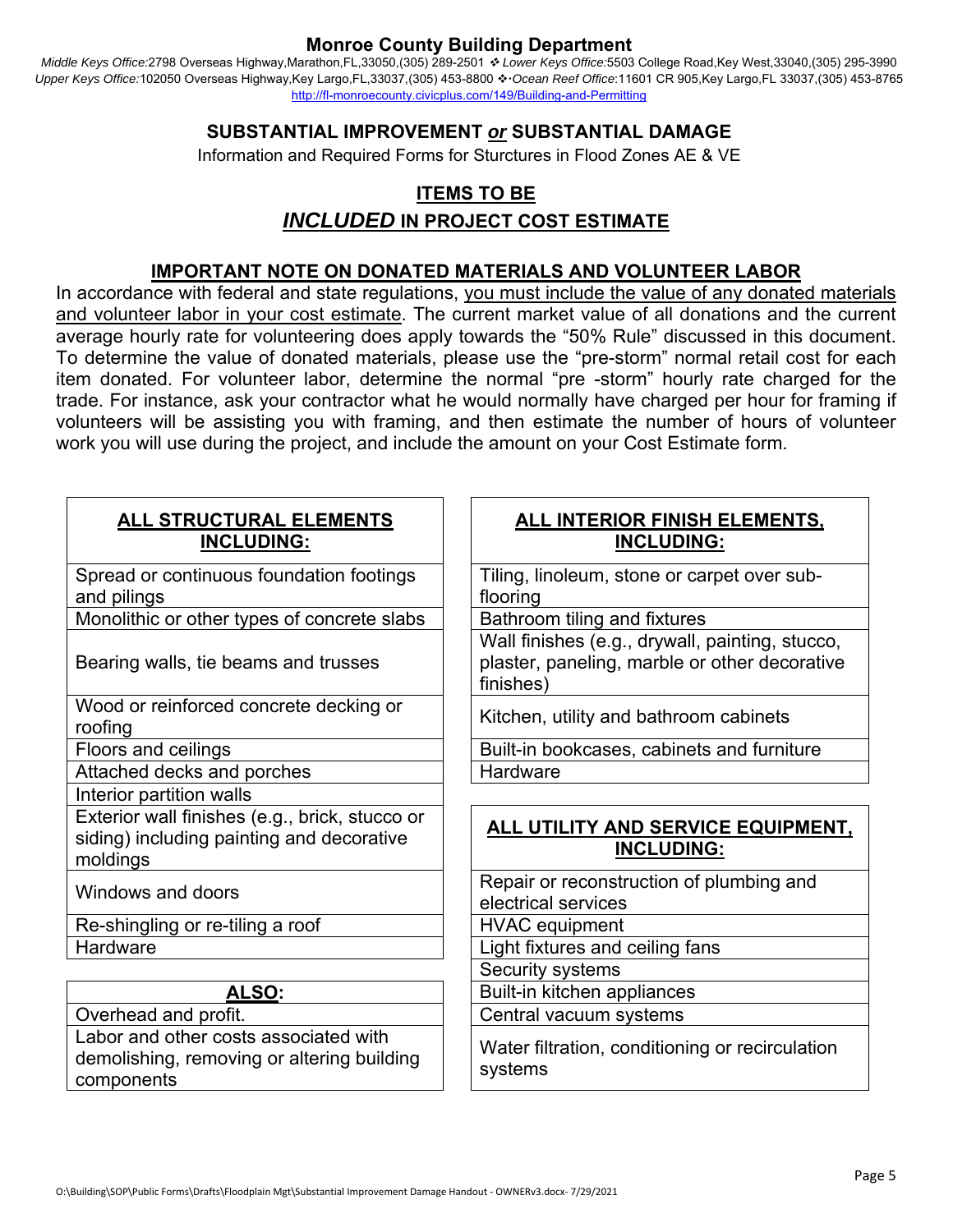*Middle Keys Office:*2798 Overseas Highway,Marathon,FL,33050,(305) 289-2501  *Lower Keys Office:*5503 College Road,Key West,33040,(305) 295-3990 Upper Keys Office:102050 Overseas Highway,Key Largo,FL,33037,(305) 453-8800 \* Ocean Reef Office:11601 CR 905,Key Largo,FL 33037,(305) 453-8765 http://fl-monroecounty.civicplus.com/149/Building-and-Permitting

# **SUBSTANTIAL IMPROVEMENT** *or* **SUBSTANTIAL DAMAGE**

Information and Required Forms for Sturctures in Flood Zones AE & VE

# **SUBSTANTIAL IMPROVEMENT OR SUBSTANTIAL DAMAGEITEMS TO BE EXCLUDED FROM PROJECT COST ESTIMATE**

- Plans and specifications
- Survey costs
- Permit fees
- clean-up (e.g., dirt and mud removal, building dry out, etc.)
- Items not considered real property such as: throw rugs (carpeting over finished floors), furniture, refrigerators,
- appliances which are not built-in, etc.

# **Outside improvements including:**

- Landscaping
- Gazebos
- Sidewalk
- Fences
- Yard lights
- Detached structures (incl. garages)
- Docks and Davits
- Swimming pools\spa
- **Seawalls**
- Screened pool enclosures
- Driveways
- Sheds
- Decks not structurally attached toelling
- Landscape irrigation systems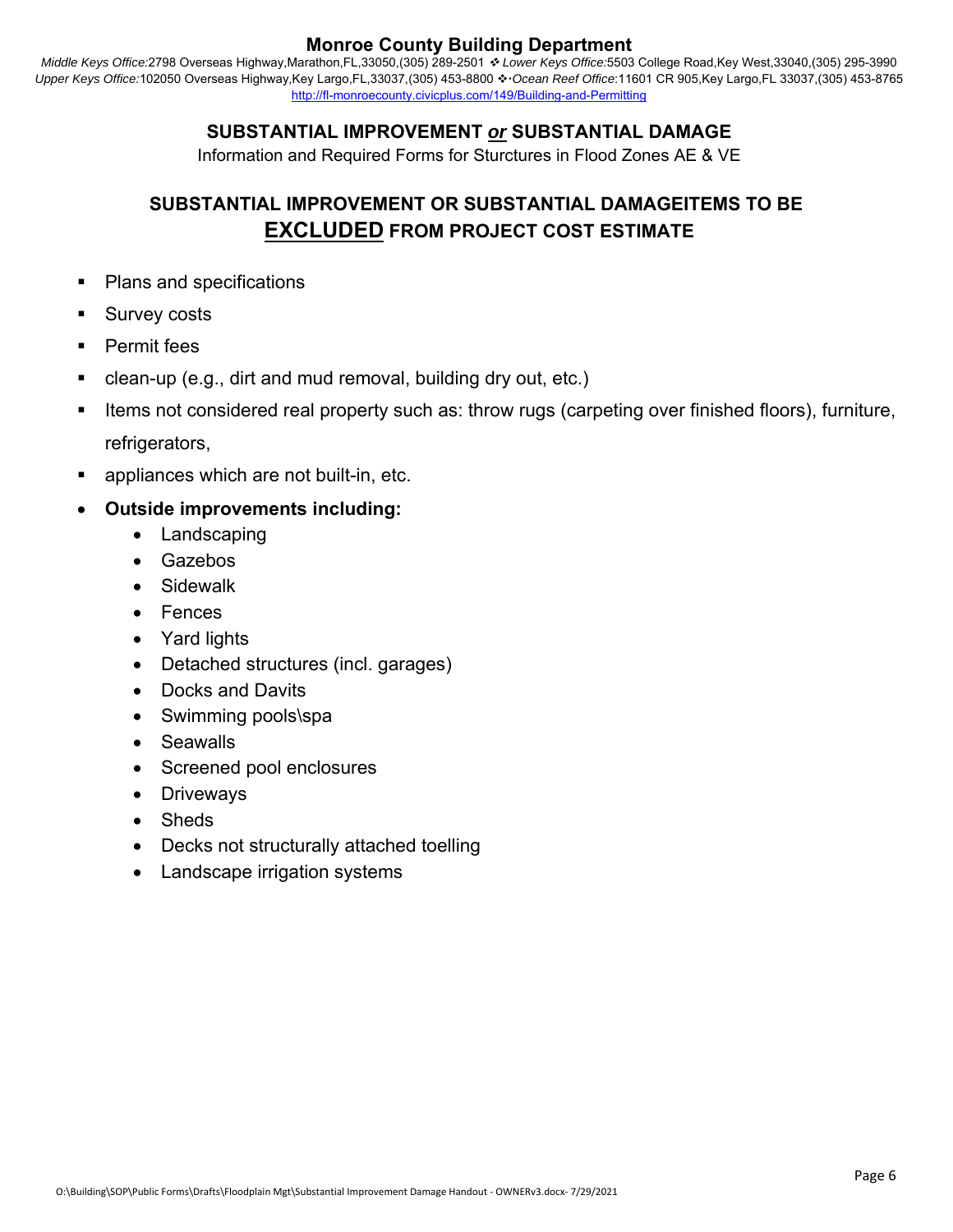*Middle Keys Office:*2798 Overseas Highway,Marathon,FL,33050,(305) 289-2501  *Lower Keys Office:*5503 College Road,Key West,33040,(305) 295-3990 Upper Keys Office:102050 Overseas Highway,Key Largo,FL,33037,(305) 453-8800 � Ocean Reef Office:11601 CR 905,Key Largo,FL 33037,(305) 453-8765 http://fl-monroecounty.civicplus.com/149/Building-and-Permitting

# *Property Owner*  **Substantial Improvement or Damage Project Value Affidavit**

| <b>Property Address:</b>   |                                               |                         | Date: |
|----------------------------|-----------------------------------------------|-------------------------|-------|
|                            |                                               |                         |       |
|                            |                                               |                         |       |
|                            |                                               |                         |       |
|                            |                                               |                         |       |
| <b>Property Owner's</b>    |                                               | <b>Property Owner's</b> |       |
| Name                       |                                               | <b>Phone Number</b>     |       |
|                            |                                               |                         |       |
| <b>Property Owner's</b>    |                                               | <b>Property Owner's</b> |       |
| <b>Mailing Address</b>     |                                               | Email                   |       |
|                            |                                               |                         |       |
|                            |                                               |                         |       |
| <b>Contractor's Names:</b> |                                               |                         |       |
|                            |                                               |                         |       |
|                            |                                               |                         |       |
|                            |                                               |                         |       |
| <b>Monroe County</b>       | (Include all open permits for this structure) |                         |       |
|                            |                                               |                         |       |
| Building Permit #(s):      |                                               |                         |       |
|                            |                                               |                         |       |

I hereby attest that the list of work and cost estimate submitted with my Substantial Damage or Substantial Improvement Application reflects **ALL OF THE WORK TO BE CONDUCTED** on the subject structure including all additions, improvements and repairs and, if the work is the result of Substantial Damage, this work will return the structure at least to the "before damage" condition and bring the structure into compliance with all applicable codes. Neither I nor any contractor or agent will make any repairs or perform any work on the subject structure other than what has been included on the attached list. **I UNDERSTAND THAT I AM SUBJECT TO ENFORCEMENT ACTION, WHICH MAY INCLUDE FINES, IF ANY INSPECTION OF THE PROPERTY REVEALS THAT I, OR MY CONTRACTOR, HAVE MADE REPAIRS OR IMPROVEMENTS NOT INCLUDED ON THE ATTACHED LIST OF REPAIRS OR THE APPROVED BUILDING PLANS.** See attached itemized list.

| <b>Property Owner(s) Signature:</b> |  |  |  |  |  |
|-------------------------------------|--|--|--|--|--|
|                                     |  |  |  |  |  |

# STATE OF FLORIDA **COUNTY OF**

|      | Sworn to (or affirmed) and subscribed before me by means of $\Box$ physical presence or $\Box$ online notarization, |            |  |
|------|---------------------------------------------------------------------------------------------------------------------|------------|--|
| this | day of                                                                                                              | (year), by |  |

 $\mathcal{L}_\mathcal{L} = \mathcal{L}_\mathcal{L} = \mathcal{L}_\mathcal{L} = \mathcal{L}_\mathcal{L} = \mathcal{L}_\mathcal{L} = \mathcal{L}_\mathcal{L} = \mathcal{L}_\mathcal{L} = \mathcal{L}_\mathcal{L} = \mathcal{L}_\mathcal{L} = \mathcal{L}_\mathcal{L} = \mathcal{L}_\mathcal{L} = \mathcal{L}_\mathcal{L} = \mathcal{L}_\mathcal{L} = \mathcal{L}_\mathcal{L} = \mathcal{L}_\mathcal{L} = \mathcal{L}_\mathcal{L} = \mathcal{L}_\mathcal{L}$ 

*(Name of person making statement).* 

(Signature of Notary Public - State of Florida)

(Print, Type, or Stamp Commissioned Name of Notary Public)

\_\_\_\_\_\_\_\_\_\_\_\_\_\_\_\_\_\_\_\_\_\_\_\_\_\_\_\_\_\_\_\_\_\_\_\_\_\_\_\_\_\_

☐ Personally Known OR ☐ Produced Identification Type of Identification Produced:

Notary Public My Commission Expires: \_\_\_\_\_\_\_\_\_\_\_\_\_\_\_\_\_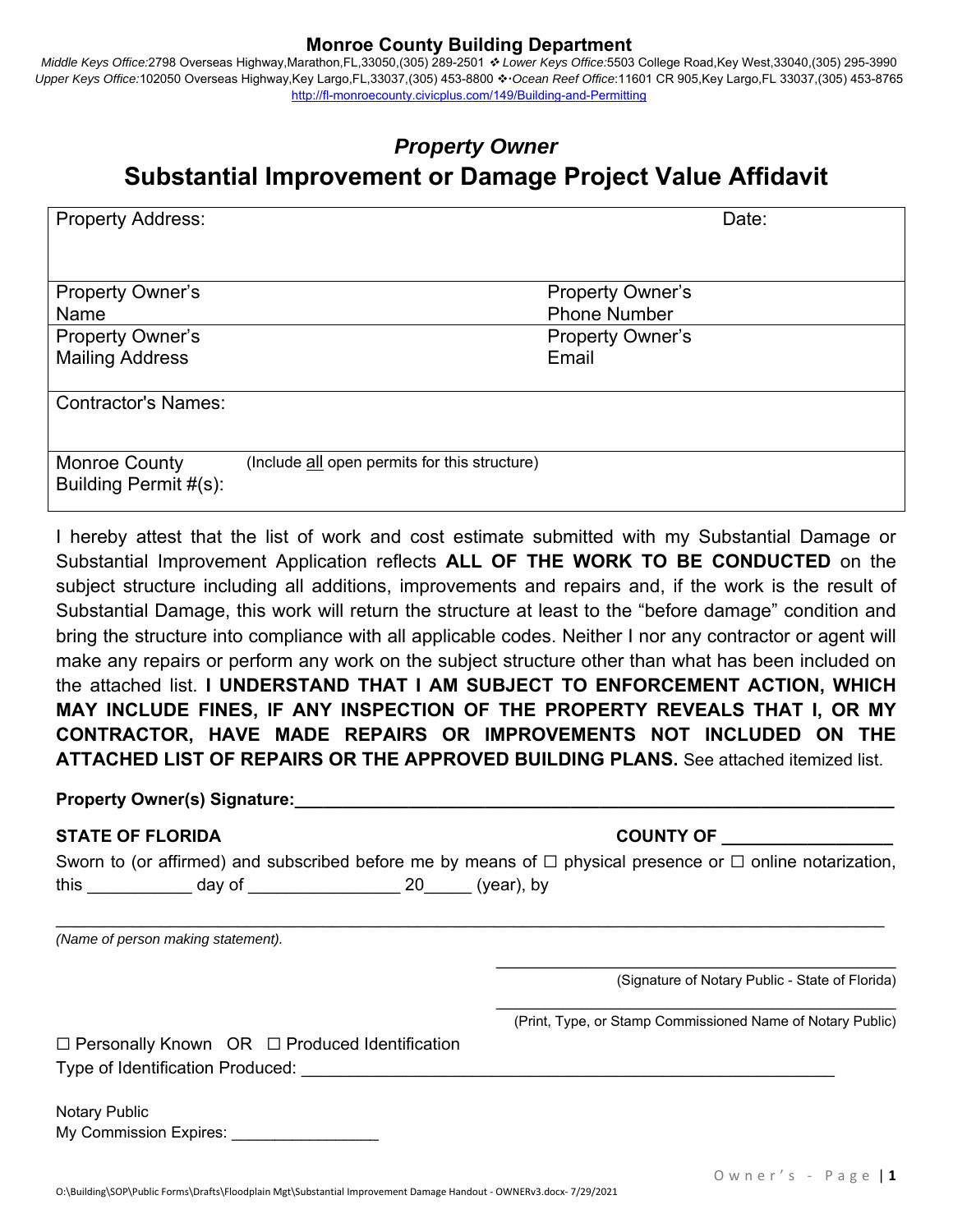*Middle Keys Office:*2798 Overseas Highway,Marathon,FL,33050,(305) 289-2501  *Lower Keys Office:*5503 College Road,Key West,33040,(305) 295-3990 Upper Keys Office:102050 Overseas Highway,Key Largo,FL,33037,(305) 453-8800 *↔ Ocean Reef Office*:11601 CR 905,Key Largo,FL 33037,(305) 453-8765 http://fl-monroecounty.civicplus.com/149/Building-and-Permitting

# **Property Owners's**

#### **COST BREAKDOWN WORKSHEET for SUBSTANTIAL IMPROVEMENT/DAMAGE PROJECT VALUE**

| <b>Property Address:</b>                      |                                                                                             |                                                                   |                    |                   |  |  |  |  |
|-----------------------------------------------|---------------------------------------------------------------------------------------------|-------------------------------------------------------------------|--------------------|-------------------|--|--|--|--|
| <b>Monroe County</b><br>Building Permit #(s): | (Include all open permits for this structure)                                               |                                                                   |                    |                   |  |  |  |  |
| Form Completed By:                            |                                                                                             |                                                                   |                    |                   |  |  |  |  |
| Date:<br>Signature                            |                                                                                             |                                                                   |                    |                   |  |  |  |  |
|                                               | Total Cost of <b>ALL</b> CURRENT PHASED PROJECTS OR OPEN PERMITS per Worksheet Below:<br>\$ |                                                                   |                    |                   |  |  |  |  |
| Market Value of Structure for this            |                                                                                             | □ 120% of Monroe County Property Appraiser Total Building Value   |                    |                   |  |  |  |  |
| project:                                      |                                                                                             | Market Value of Structure minus depreciation of Private Appraisal |                    |                   |  |  |  |  |
| Name of Appraiser:                            |                                                                                             | Date of Appraisal:                                                |                    |                   |  |  |  |  |
| <b>TYPE OF WORK</b>                           | <b>MATERIAL AMOUNT</b>                                                                      | <b>MATERIAL COST</b>                                              | <b>LABOR HOURS</b> | <b>LABOR COST</b> |  |  |  |  |
| <b>TRUSSES</b>                                |                                                                                             |                                                                   |                    |                   |  |  |  |  |
| <b>ROOFING</b>                                |                                                                                             |                                                                   |                    |                   |  |  |  |  |
| <b>CONCRETE</b>                               |                                                                                             |                                                                   |                    |                   |  |  |  |  |
| <b>ROUGH CARPENTRY</b>                        |                                                                                             |                                                                   |                    |                   |  |  |  |  |
| <b>MISCELLANEOUS</b>                          |                                                                                             |                                                                   |                    |                   |  |  |  |  |
| <b>INTERIOR FINISH:</b>                       |                                                                                             |                                                                   |                    |                   |  |  |  |  |
| ** ROOM #1 (IF DIFFERENT)                     |                                                                                             |                                                                   |                    |                   |  |  |  |  |
| ** ROOM #2 (IF DIFFERENT)                     |                                                                                             |                                                                   |                    |                   |  |  |  |  |
| ** ROOM #3 (IF DIFFERENT)                     |                                                                                             |                                                                   |                    |                   |  |  |  |  |
| ** ROOM #4 (IF DIFFERENT)                     |                                                                                             |                                                                   |                    |                   |  |  |  |  |
| ** ROOM #5 (IF DIFFERENT)                     |                                                                                             |                                                                   |                    |                   |  |  |  |  |
| ** ROOM #6 (IF DIFFERENT)                     |                                                                                             |                                                                   |                    |                   |  |  |  |  |
| ** ROOM #7 (IF DIFFERENT)                     |                                                                                             |                                                                   |                    |                   |  |  |  |  |
| ** ROOM #8 (IF DIFFERENT)                     |                                                                                             |                                                                   |                    |                   |  |  |  |  |
| <b>EXTERIOR FINISH:</b>                       |                                                                                             |                                                                   |                    |                   |  |  |  |  |
| <b>WINDOWS</b>                                |                                                                                             |                                                                   |                    |                   |  |  |  |  |
| <b>DOORS</b>                                  |                                                                                             |                                                                   |                    |                   |  |  |  |  |
| <b>FLOORING</b>                               |                                                                                             |                                                                   |                    |                   |  |  |  |  |
| <b>FLOOR COVERING</b>                         |                                                                                             |                                                                   |                    |                   |  |  |  |  |
| <b>PLUMBING</b>                               |                                                                                             |                                                                   |                    |                   |  |  |  |  |
| <b>MECHANICAL</b>                             |                                                                                             |                                                                   |                    |                   |  |  |  |  |
| <b>ELECTRICAL</b>                             |                                                                                             |                                                                   |                    |                   |  |  |  |  |
| APPLIANCES- BUILT-IN                          |                                                                                             |                                                                   |                    |                   |  |  |  |  |
| <b>SUB-TOTAL</b>                              |                                                                                             |                                                                   |                    |                   |  |  |  |  |
| <b>OVERHEAD &amp; PROFIT</b>                  |                                                                                             |                                                                   |                    |                   |  |  |  |  |
| <b>DEMOLITION LABOR</b>                       |                                                                                             |                                                                   |                    |                   |  |  |  |  |
| <b>TOTAL</b>                                  |                                                                                             |                                                                   |                    |                   |  |  |  |  |

 $\mathcal{L}_\mathcal{L} = \mathcal{L}_\mathcal{L} = \mathcal{L}_\mathcal{L} = \mathcal{L}_\mathcal{L} = \mathcal{L}_\mathcal{L} = \mathcal{L}_\mathcal{L} = \mathcal{L}_\mathcal{L} = \mathcal{L}_\mathcal{L} = \mathcal{L}_\mathcal{L} = \mathcal{L}_\mathcal{L} = \mathcal{L}_\mathcal{L} = \mathcal{L}_\mathcal{L} = \mathcal{L}_\mathcal{L} = \mathcal{L}_\mathcal{L} = \mathcal{L}_\mathcal{L} = \mathcal{L}_\mathcal{L} = \mathcal{L}_\mathcal{L}$ 

Additional Comments/Costs: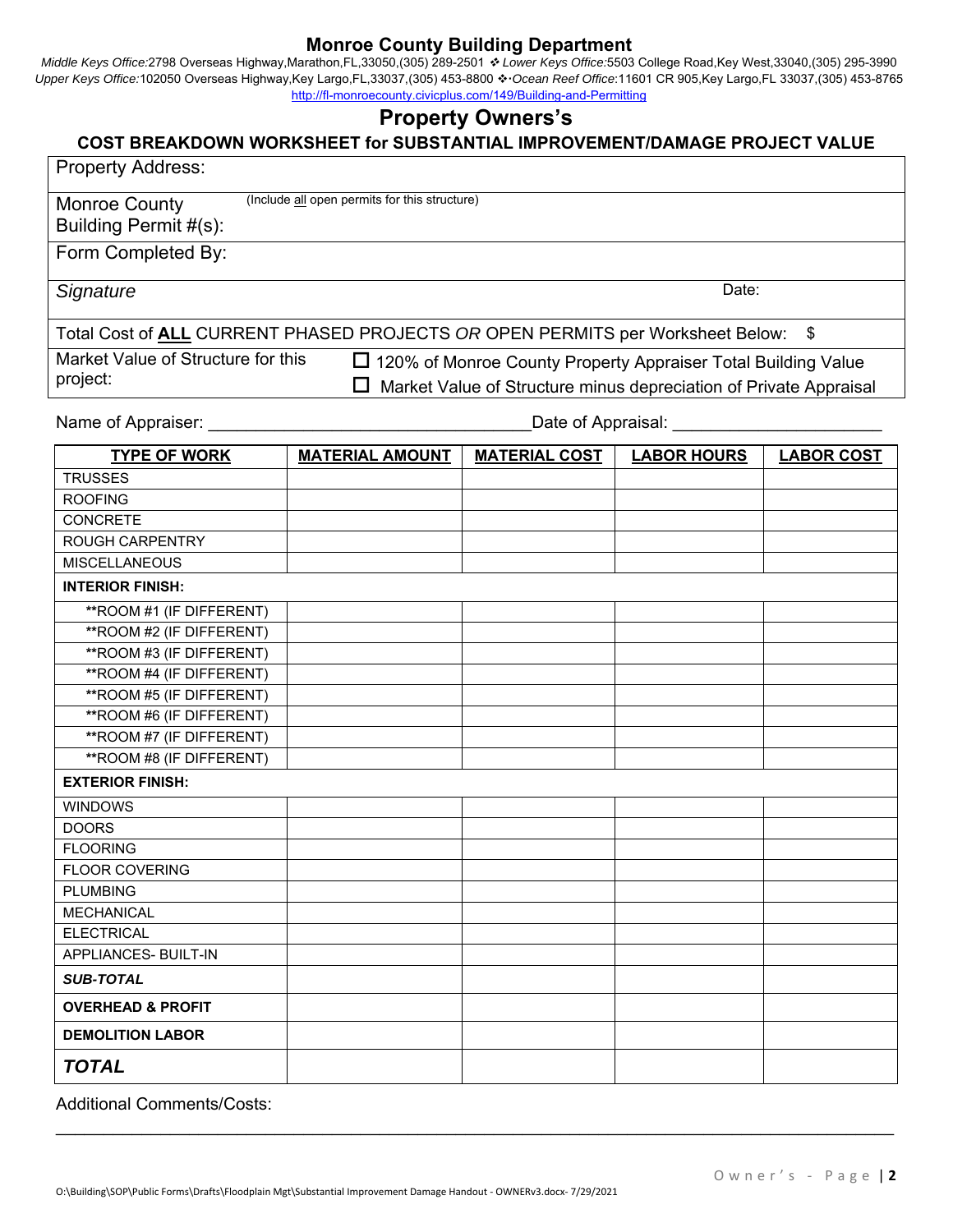*Middle Keys Office:*2798 Overseas Highway,Marathon,FL,33050,(305) 289-2501  *Lower Keys Office:*5503 College Road,Key West,33040,(305) 295-3990 Upper Keys Office:102050 Overseas Highway,Key Largo,FL,33037,(305) 453-8800 � Ocean Reef Office:11601 CR 905,Key Largo,FL 33037,(305) 453-8765 http://fl-monroecounty.civicplus.com/149/Building-and-Permitting

# **Contractor**

# **Substantial Improvement or Damage Project Value Affidavit**

| Property<br>Address:                                                                                     | Date:                                      |
|----------------------------------------------------------------------------------------------------------|--------------------------------------------|
| Contractor's<br>Name and<br>Address:                                                                     | <b>Contractor's Phone</b><br><b>Number</b> |
| <b>Contractor's State Registration</b><br>or Certification Number:                                       | Contractor's<br>Email                      |
| Contractor<br><b>Company Name</b>                                                                        |                                            |
| (Include all open permits for this structure)<br><b>Monroe County</b><br><b>Building Permit</b><br>#(s): |                                            |

I hereby attest that I personally inspected the subject property and produced the attached itemized list of repairs, reconstruction and/or remodeling which are hereby submitted for a Substantial Damage or Substantial Improvement Review. The list of work contains ALL OF THE WORK TO BE CONDUCTED on the subject property. If the property sustained Substantial Damage, this list of work will return the structure to at least its condition prior to damage and bring the structure into compliance with all applicable codes. I further attest that all additions, improvements or repairs proposed for the subject building are included in this estimate and that neither I nor any contractor or agent representing me will make any repairs or perform any work on the subject structure other than what has been included on the attached list. **I UNDERSTAND THAT I AM SUBJECT TO ENFORCEMENT ACTION, WHICH MAY INCLUDE FINES, IF ANY INSPECTION OF THE PROPERTY REVEALS THAT I, AS THE CONTRACTOR, HAVE MADE REPAIRS OR IMPROVEMENTS NOT INCLUDED ON THE ATTACHED LIST OF REPAIRS OR THE APPROVED BUILDING PLANS.** See attached itemized list.

Contractor Signature:

#### **STATE OF FLORIDA COUNTY OF**

|      | Sworn to (or affirmed) and subscribed before me by means of $\Box$ physical presence or $\Box$ online notarization, |            |  |
|------|---------------------------------------------------------------------------------------------------------------------|------------|--|
| this | day of                                                                                                              | (year), by |  |

 $\mathcal{L}_\mathcal{L} = \mathcal{L}_\mathcal{L} = \mathcal{L}_\mathcal{L} = \mathcal{L}_\mathcal{L} = \mathcal{L}_\mathcal{L} = \mathcal{L}_\mathcal{L} = \mathcal{L}_\mathcal{L} = \mathcal{L}_\mathcal{L} = \mathcal{L}_\mathcal{L} = \mathcal{L}_\mathcal{L} = \mathcal{L}_\mathcal{L} = \mathcal{L}_\mathcal{L} = \mathcal{L}_\mathcal{L} = \mathcal{L}_\mathcal{L} = \mathcal{L}_\mathcal{L} = \mathcal{L}_\mathcal{L} = \mathcal{L}_\mathcal{L}$ 

*(Name of person making statement).* 

(Signature of Notary Public - State of Florida)

\_\_\_\_\_\_\_\_\_\_\_\_\_\_\_\_\_\_\_\_\_\_\_\_\_\_\_\_\_\_\_\_\_\_\_\_\_\_\_\_\_\_ (Print, Type, or Stamp Commissioned Name of Notary Public)

\_\_\_\_\_\_\_\_\_\_\_\_\_\_\_\_\_\_\_\_\_\_\_\_\_\_\_\_\_\_\_\_\_\_\_\_\_\_\_\_\_\_

| $\Box$ Personally Known OR $\Box$ Produced Identification |  |
|-----------------------------------------------------------|--|
|-----------------------------------------------------------|--|

Type of Identification Produced:

Notary Public

My Commission Expires: